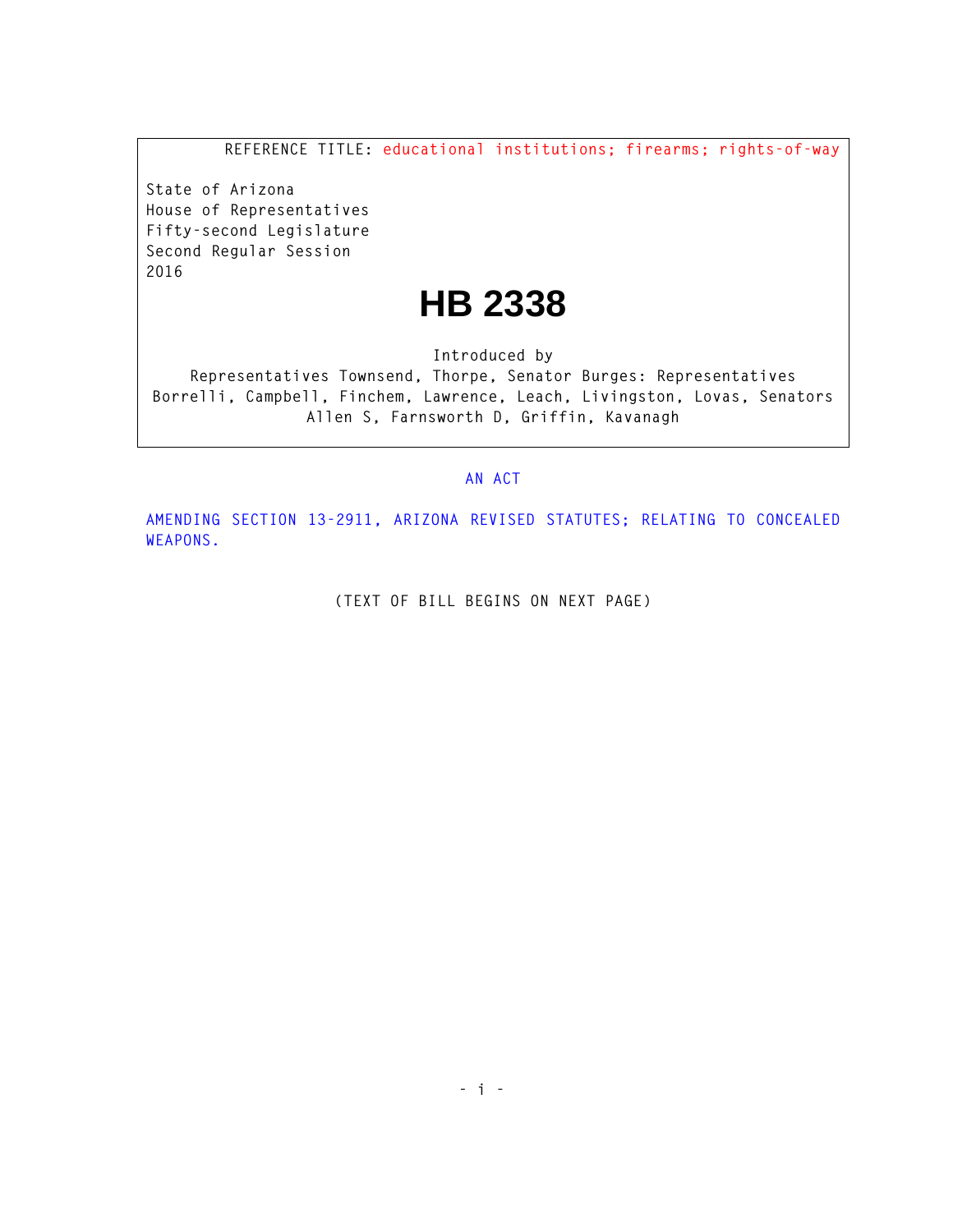**1 Be it enacted by the Legislature of the State of Arizona: 2 Section 1. Section 13-2911, Arizona Revised Statutes, is amended to 3 read: 4 13-2911. Interference with or disruption of an educational 5 institution; violation; classification; definitions 6 A. A person commits interference with or disruption of an educational 7 institution by doing any of the following: 8 1. Intentionally, knowingly or recklessly interfering with or 9 disrupting the normal operations of an educational institution by either: 10 (a) Threatening to cause physical injury to any employee or student of 11 an educational institution or any person on the property of an educational 12 institution. 13 (b) Threatening to cause damage to any educational institution, the 14 property of any educational institution or the property of any employee or 15 student of an educational institution. 16 2. Intentionally or knowingly entering or remaining on the property of 17 any educational institution for the purpose of interfering with the lawful 18 use of the property or in any manner as to deny or interfere with the lawful 19 use of the property by others. 20 3. Intentionally or knowingly refusing to obey a lawful order given 21 pursuant to subsection C of this section. 22 B. To constitute a violation of this section, the acts that are 23 prohibited by subsection A, paragraph 1 of this section are not required to 24 be directed at a specific individual, a specific educational institution or 25 any specific property of an educational institution. 26 C. The chief administrative officer of an educational institution or 27 an officer or employee designated by the chief administrative officer to 28 maintain order may order a person to leave the property of the educational 29 institution if the officer or employee has reasonable grounds to believe 30 either that: 31 1. Any person or persons are committing any act that interferes with 32 or disrupts the lawful use of the property by others at the educational 33 institution. 34 2. Any person has entered on the property of an educational 35 institution for the purpose of committing any act that interferes with or 36 disrupts the lawful use of the property by others at the educational 37 institution. 38 D. The appropriate governing board of every educational institution 39 shall adopt rules pursuant to title 41, chapter 6 for the maintenance of 40 public order on all property of any educational institution under its 41 jurisdiction that is used for educational purposes and shall provide a 42 program for the enforcement of its rules. The rules shall govern the conduct 43 of students, faculty and other staff and all members of the public while on 44 the property of the educational institution. Penalties for violations of the 45 rules shall be clearly set forth and enforced. Penalties shall include**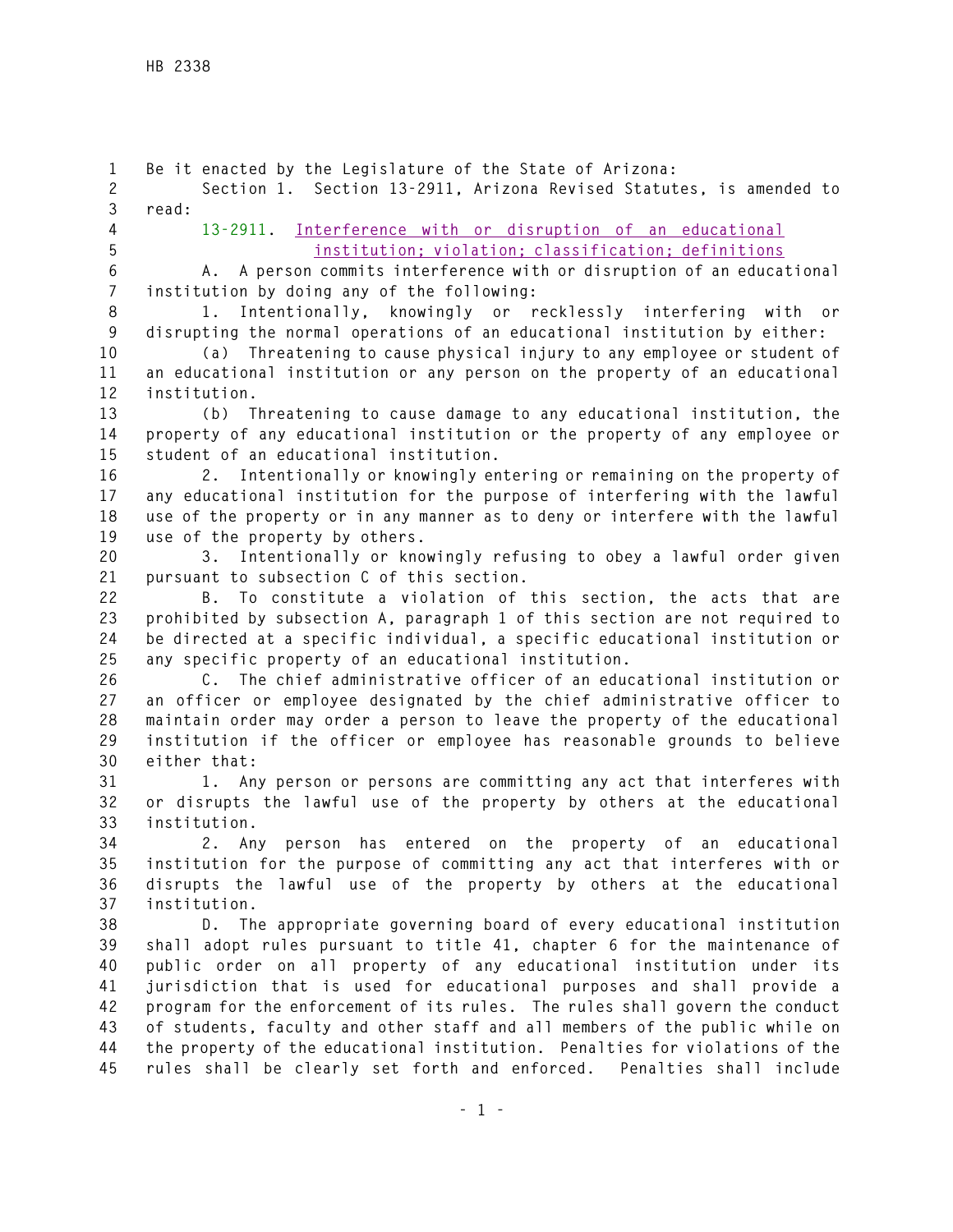**1 provisions for the ejection of a violator from the property and, in the case 2 of a student, faculty member or other staff violator, the violator's 3 suspension or expulsion or any other appropriate disciplinary action. A 4 governing board shall amend its rules as necessary to ensure the maintenance 5 of public order. Any deadly weapon, dangerous instrument or explosive that 6 is used, displayed or possessed by a person in violation of a rule adopted 7 pursuant to this subsection shall be forfeited and sold, destroyed or 8 otherwise disposed of pursuant to SECTION 13-3105 AND chapter 39 of this 9 title. This subsection does not do either of the following:** 

**10 1. Preclude school districts from conducting approved gun safety 11 programs on school campuses.** 

**12 2. Apply to private universities, colleges, high schools or common 13 schools or other private educational institutions.** 

**14 E. An educational institution is not eligible to receive any state aid 15 or assistance unless rules are adopted in accordance with this section.** 

**16 F. This section does not prevent or limit the authority of the 17 governing board of any educational institution to discharge any employee or 18 expel, suspend or otherwise punish any student for any violation of its 19 rules, even though the violation is unlawful under this chapter or is 20 otherwise an offense.** 

**21 G. This section may be enforced by any peace officer in this state 22 wherever and whenever a violation occurs.** 

**23 H. Restitution under sections 8-341, 8-345 and 13-603 applies to any 24 financial loss that is suffered by a person or educational institution as a 25 result of a violation of this section.** 

**26 I. NOTWITHSTANDING SECTION 15-341 AND SUBSECTION D OF THIS SECTION, 27 THE GOVERNING BOARD OF AN EDUCATIONAL INSTITUTION MAY NOT ADOPT OR ENFORCE 28 ANY POLICY OR RULE THAT PROHIBITS A PERSON FROM LAWFULLY POSSESSING OR 29 CARRYING IN THE PERSON'S MEANS OF TRANSPORTATION A CONCEALED WEAPON ON A 30 PUBLIC RIGHT-OF-WAY.** 

**31 I. J. Interference with or disruption of an educational institution 32 pursuant to subsection A, paragraph 1 of this section is a class 6 felony. 33 Interference with or disruption of an educational institution pursuant to 34 subsection A, paragraph 2 or 3 of this section is a class 1 misdemeanor.** 

**35 J. K. For the purposes of this section:** 

**36 1. "Educational institution" means, except as otherwise provided, any 37 university, college, community college, high school or common school in this 38 state.** 

**39 2. "Governing board" means the body, whether appointed or elected, 40 that has responsibility for the maintenance and government of an educational 41 institution.** 

**42 3. "Interference with or disruption of" includes any act that might 43 reasonably lead to the evacuation or closure of any property of the 44 educational institution or the postponement, cancellation or suspension of 45 any class or other school activity. For the purposes of this paragraph, an**